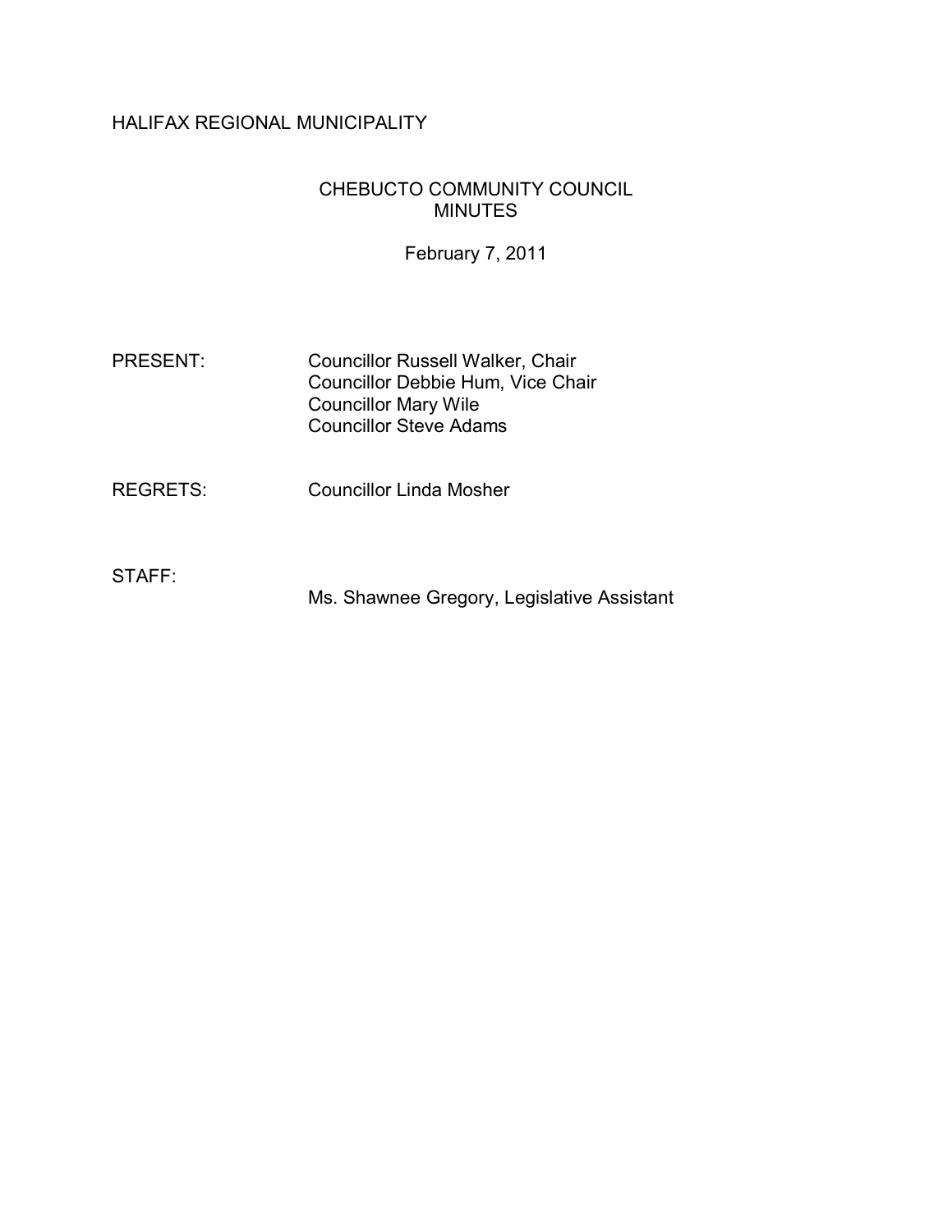# TABLE OF CONTENTS

| 1.  | CALL TO ORDER.                                                                  |
|-----|---------------------------------------------------------------------------------|
| 2.  |                                                                                 |
| 3.  | APPROVAL OF THE ORDER OF BUSINESS AND APPROVAL OF ADDITIONS                     |
|     |                                                                                 |
| 4.  |                                                                                 |
|     | 4.1                                                                             |
|     | 4.1.1 J.L. Ilsley High School - Campus Opportunity  4                           |
|     | 4.1.2 Keefe Drive - Emergency Concerns Due to Road Construction and             |
|     |                                                                                 |
|     |                                                                                 |
|     | 4.1.4 Resident Traffic and Safety Concerns - Fairmount Subdivision  4           |
|     |                                                                                 |
|     |                                                                                 |
| 5.  |                                                                                 |
| 6.  |                                                                                 |
| 7.  |                                                                                 |
| 8.  |                                                                                 |
| 9.  |                                                                                 |
| 9.1 |                                                                                 |
|     | 9.2                                                                             |
|     | 9.3                                                                             |
|     | 9.3.1 Halifax North West Trails Association - Mr. Bob McDonald, Chair. 5        |
| 10. |                                                                                 |
|     | 10.1                                                                            |
|     | 10.2                                                                            |
|     | 10.2.1 Whimsical Lake Crescent - Councillor Adams On Behalf of                  |
|     |                                                                                 |
| 11. |                                                                                 |
| 12. |                                                                                 |
|     | Case 01205: Approval of Revised Development Agreement for 50 Bedford<br>12.1    |
|     | . 6                                                                             |
|     | Correspondence re: Communications Tower, Purcell's Cove Road, Halifax<br>12.2   |
|     | 12.3                                                                            |
|     | Bedros Lane - HRM Takeover of the Private Lane /Street - Councillor Hum<br>12.4 |
|     |                                                                                 |
|     | Case 16558: Lot Modification Development Agreement, Sylvia Ave.,<br>12.5        |
|     | Halifax                                                                         |
| 13. | 12.6                                                                            |
|     |                                                                                 |
| 14. |                                                                                 |
| 15. |                                                                                 |
| 16. |                                                                                 |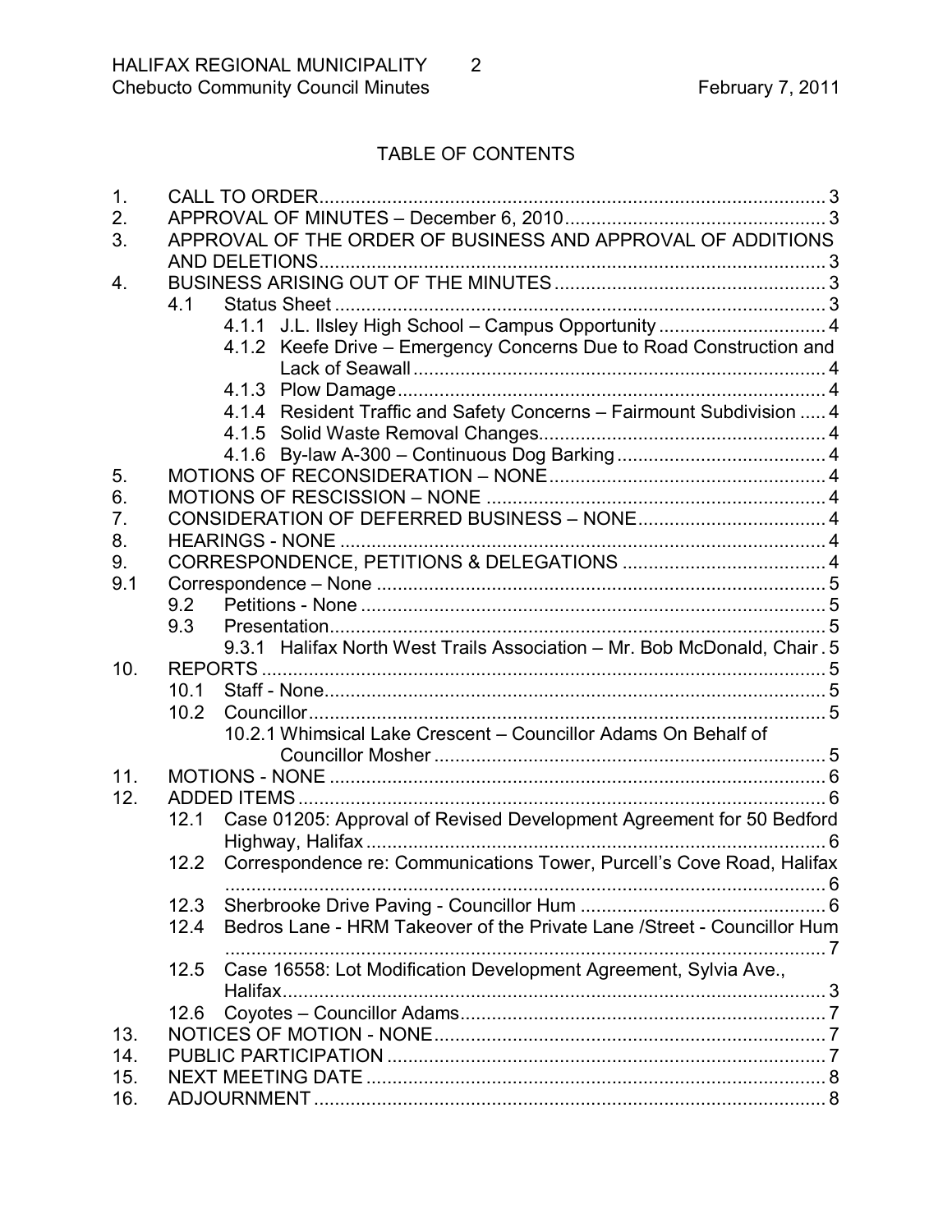## <span id="page-2-0"></span>**1. CALL TO ORDER**

The Chair called the meeting to order at 7:02 p.m. in the Keshen Goodman Library, Halifax.

#### <span id="page-2-1"></span>**2. APPROVAL OF MINUTES – December 6, 2010**

**MOVED by Councillor Wile, seconded by Councillor Hum that the minutes of December 6, 2010 be approved as presented. MOTION PUT AND PASSED.** 

### <span id="page-2-2"></span>**3. APPROVAL OF THE ORDER OF BUSINESS AND APPROVAL OF ADDITIONS AND DELETIONS**

Additions:

- 12.1 Case 01205: Approval of Revised Development Agreement for 50 Bedford Highway, Halifax
- 12.2 Correspondence re: Communications Tower, Purcell's Cove Road, Halifax
- 12.3 Sherbrooke Drive Paving Councillor Hum
- 12.4 Bedros Lane HRM Takeover of the Private Lane / Street Councillor Hum
- 12.5 Case 16558: Lot Modification Development Agreement, Sylvia Ave., Halifax
- 12.6 Coyotes Councillor Adams

It was requested that item 12.5 be moved to the top of the agenda. Community Council agreed.

#### **MOVED by Councillor Adams, seconded by Councillor Hum that the agenda be approved as amended. MOTION PUT AND PASSED.**

#### **12.5 Case 16558: Lot Modification Development Agreement, Sylvia Ave., Halifax**

A report dated January 24, 2011 was submitted.

**MOVED by Councillor Adams, seconded by Councillor Wile that Chebucto Community Council move Notice of Motion to consider an application by Habitat for Humanity to enter into a development agreement for property at 10 Sylvia Avenue, Halifax and schedule a public hearing for March 7, 2011. MOTION PUT AND PASSED.** 

## <span id="page-2-3"></span>**4. BUSINESS ARISING OUT OF THE MINUTES**

<span id="page-2-4"></span>**4.1 Status Sheet**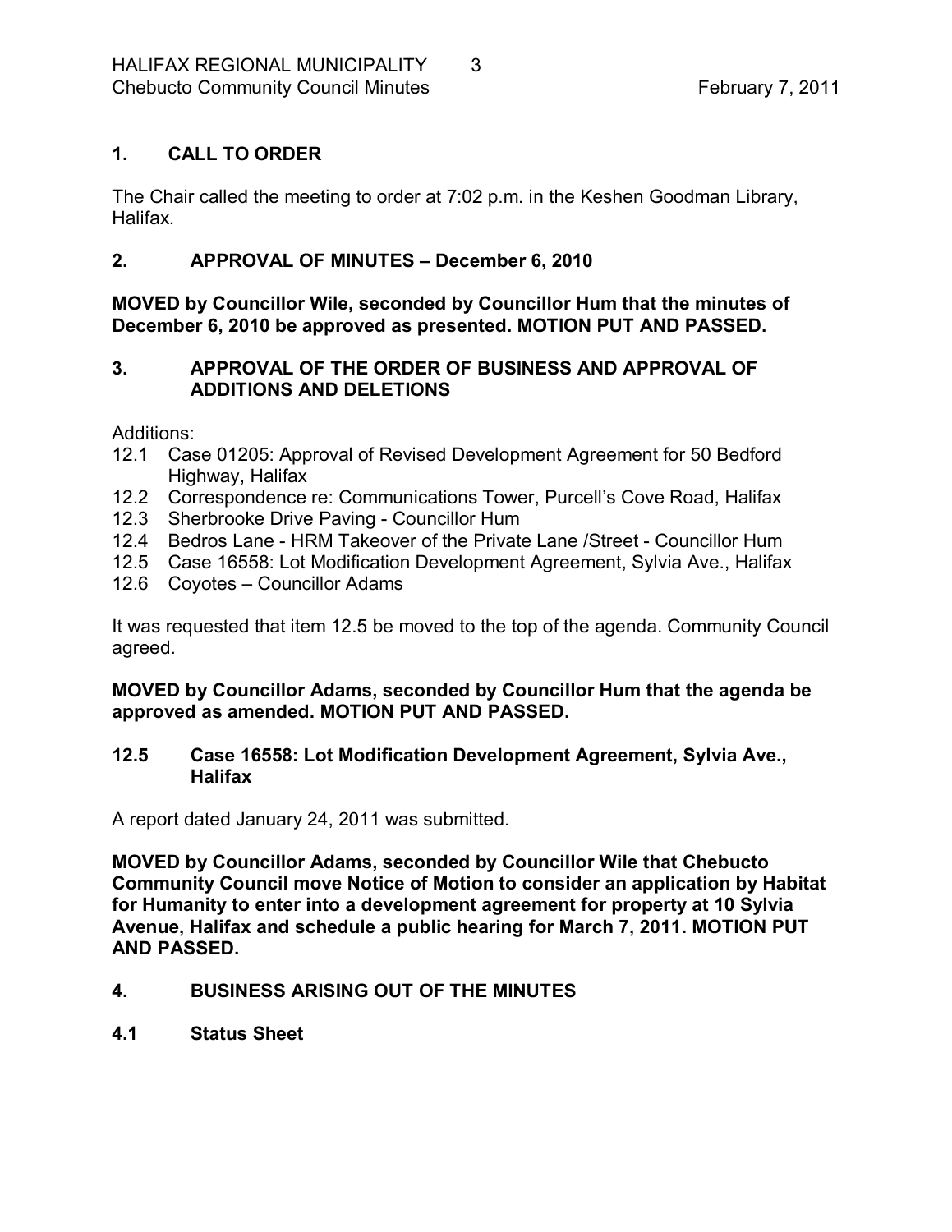## <span id="page-3-0"></span>**4.1.1 J.L. Ilsley High School – Campus Opportunity**

On Councillor Mosher's behalf, Councillor Adams requested that this item remain on the Status Sheet.

## <span id="page-3-1"></span>**4.1.2 Keefe Drive – Emergency Concerns Due to Road Construction and Lack of Seawall**

On Councillor Mosher's behalf, Councillor Adams requested that this item remain on the Status Sheet.

## <span id="page-3-2"></span>**4.1.3 Plow Damage**

Councillor Adams requested an update on this long standing issue.

This item is to remain on the Status Sheet.

## <span id="page-3-3"></span>**4.1.4 Resident Traffic and Safety Concerns – Fairmount Subdivision**

As a report was forthcoming, this item is to remain on the Status Sheet.

#### <span id="page-3-4"></span>**4.1.5 Solid Waste Removal Changes**

An information report dated November 4, 2010 was before Community Council.

Councillor Adams moved the following motion on Councillor Mosher's behalf:

**MOVED by Councillor Adams, seconded by Councillor Hum that Chebucto Community Council forward the information report dated November 4, 2010 to the Halifax County Condominium Corporation Number Ten (HCCC #10). MOTION PUT AND PASSED.** 

## <span id="page-3-5"></span>**4.1.6 Bylaw A300 – Continuous Dog Barking**

Councillor Wile requested that this item remain on the Status Sheet.

- <span id="page-3-6"></span>**5. MOTIONS OF RECONSIDERATION – NONE**
- <span id="page-3-7"></span>**6. MOTIONS OF RESCISSION – NONE**
- <span id="page-3-8"></span>**7. CONSIDERATION OF DEFERRED BUSINESS – NONE**
- <span id="page-3-9"></span>**8. HEARINGS NONE**
- <span id="page-3-10"></span>**9. CORRESPONDENCE, PETITIONS & DELEGATIONS**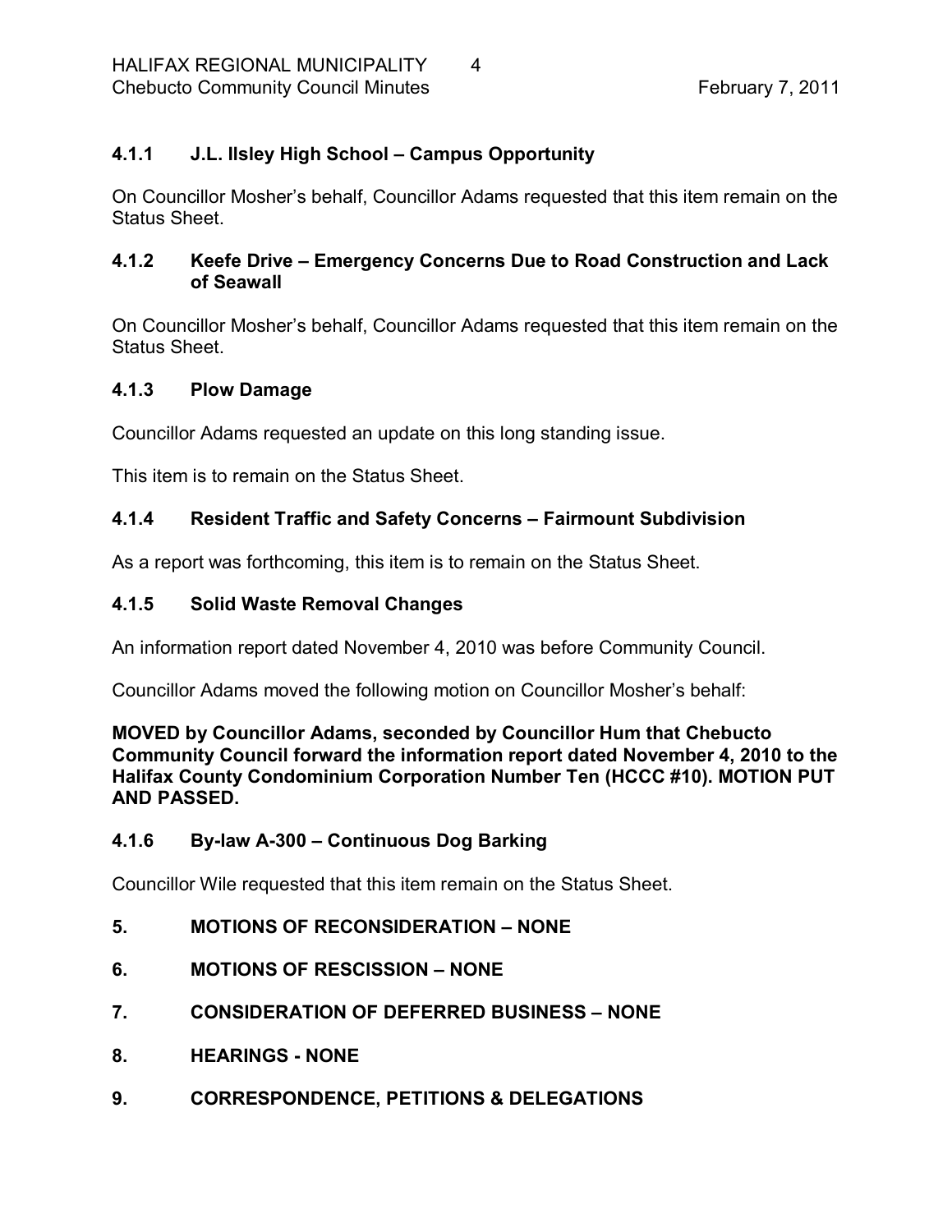- <span id="page-4-0"></span>**9.1 Correspondence – None**
- <span id="page-4-1"></span>**9.2 Petitions None**
- <span id="page-4-2"></span>**9.3 Presentation**

#### <span id="page-4-3"></span>**9.3.1 Halifax North West Trails Association – Mr. Bob McDonald, Chair**

A document titled Halifax North West Trails Association – 2011 Update – CCC Feb. 7/2011 was submitted.

A copy of the HRM booklet, Get Out…Check it Out. was submitted.

Mr. Bob McDonald, Chair of the Halifax North West Trails Association, provided the presentation and update on the work of the Halifax North West Trails Association. He indicated that the 2011/12 Halifax Regional Trails Association Capital Funding proposal involved an extension of the Linear Trail to link up with the Chain of Lakes Trail via a phased three to four year approach. Mr. McDonald requested Community Council's support of the Trail's line item in the 2011/12 proposal. In closing, he advised that the Halifax North West Trails Association would be holding their annual general meeting on April 3, 2011 at the Keshen Goodman Library.

- <span id="page-4-4"></span>**10. REPORTS**
- <span id="page-4-5"></span>**10.1 Staff None**
- <span id="page-4-6"></span>**10.2 Councillor**

#### <span id="page-4-7"></span>**10.2.1 Whimsical Lake Crescent – Councillor Adams On Behalf of Councillor Mosher**

Correspondence dated January 30, 2011 from Mr. Osmundo Betancourt was before Community Council.

Photos of Whimsical Lake Crescent were submitted.

On Councillor Mosher's behalf, Councillor Adams presented the correspondence from Mr. Betancourt dated January 30, 2011. Councillor Adams advised that Mr. Betancourt was concerned that salt was not being used on his street in order to protect Whimsical Lake; however, other streets in the area were salted and also drained into the Lake.

**MOVED by Councillor Adams, seconded by Councillor Wile, that Chebucto Community Council request that staff investigate a solution regarding the request, as outlined in the correspondence dated January 30, 2011, to use salt on Whimsical Lake Crescent rather than gravel. MOTION PUT AND PASSED.**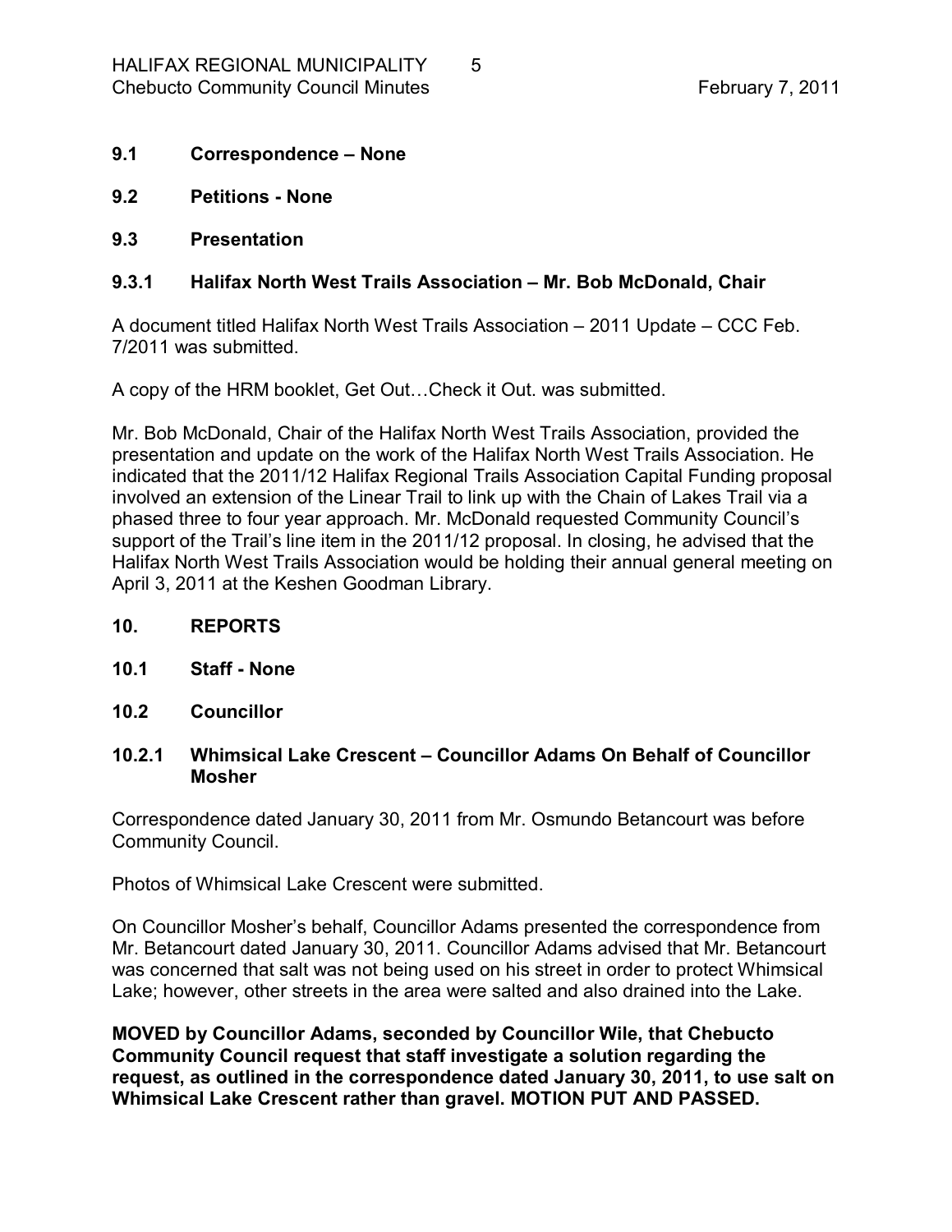#### <span id="page-5-0"></span>**11. MOTIONS NONE**

#### <span id="page-5-1"></span>**12. ADDED ITEMS**

#### <span id="page-5-2"></span>**12.1 Case 01205: Approval of Revised Development Agreement for 50 Bedford Highway, Halifax**

A report dated January 31, 2011 was before Community Council.

**MOVED by Councillor Hum, seconded by Councillor Adams that Chebucto Community Council:**

- **1. Approve the development agreement contained in Attachment A of the report dated January 31, 2011 to allow for a mixed-use building;**
- **2. Require the agreement be signed by the developer within 60 days otherwise this approval shall be void and any obligations arising hereunder shall be at an end.**

Councillor Hum noted that the amendment was simply to include the correct name of the property owner in the Development Agreement for legal purposes.

#### **MOTION PUT AND PASSED.**

#### <span id="page-5-3"></span>**12.2 Correspondence re: Communications Tower, Purcell's Cove Road, Halifax**

Correspondence was submitted to Community Council for information.

**MOVED by Councillor Adams, seconded by Councillor Wile that Chebucto Community Council receive and table the submitted correspondence as information. MOTION PUT AND PASSED.** 

#### <span id="page-5-4"></span>**12.3 Sherbrooke Drive Paving Councillor Hum**

Councillor Hum indicated that she received correspondence from Sherbrooke Drive residents regarding this long standing matter of deteriorating conditions and stormwater issues on the street; noting that the matter was still on the Design & Construction Services Capital Projects list. She requested that staff respond to the residents' concerns for the Community Council record.

**MOVED by Councillor Hum, seconded by Councillor Adams, that Chebucto Community Council request that staff respond to the recently submitted resident concerns regarding issues on Sherbrooke Drive.MOTION PUT AND PASSED.**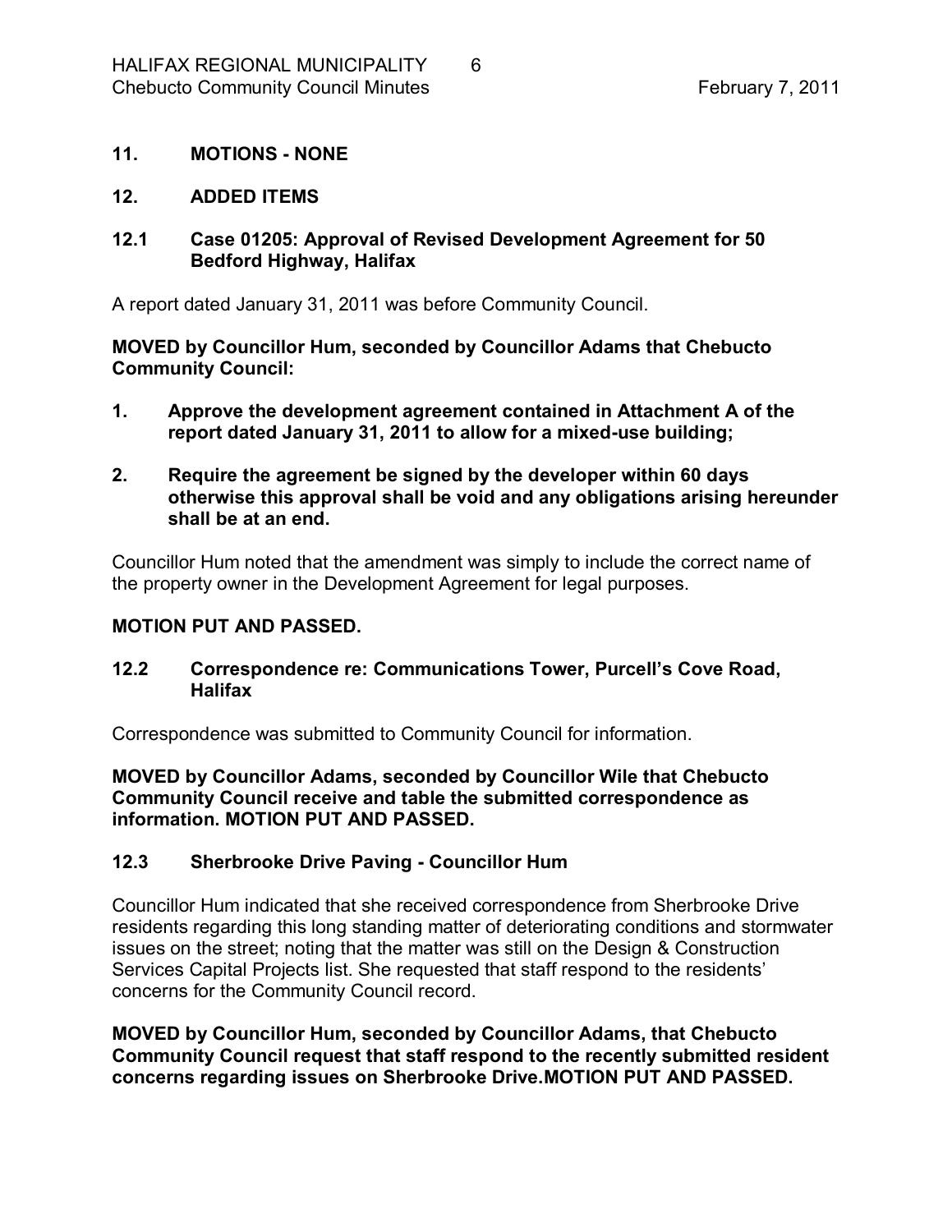#### <span id="page-6-0"></span>**12.4 Bedros Lane HRM Takeover of the Private Lane /Street Councillor Hum**

Correspondence from Mr. Bernard Derible dated December 14, 2010 and January 17 & 24, 2011 was submitted.

Councillor Hum indicated that Mr. Bernard Derible, a condominium owner on Bedros Lane, had provided correspondence to herself, staff and Mayor Kelly regarding his concerns over Bedros Lane being a private road.

**MOVED by Councillor Hum, seconded by Councillor Wile that Chebucto Community Council request a staff report regarding HRM's position on taking responsibility of Bedros Lane which is currently a private road. MOTION PUT AND PASSED.** 

#### <span id="page-6-1"></span>**12.5 Case 16558: Lot Modification Development Agreement, Sylvia Ave., Halifax**

This item was dealt with earlier in the meeting. Please see page 3.

#### <span id="page-6-2"></span>**12.6 Coyotes – Councillor Adams**

Councillor Adams advised that coyote sightings had occurred in his District as well as Districts 16 and 17.

**MOVED by Councillor Adams, seconded by Councillor Hum, that Chebucto Community Council correspond with the Department of Natural Resources to request an update and further information regarding the recent coyote sightings in HRM, particularly Districts 16, 17 and 18 and to request a local number that residents can call to report sightings. MOTION PUT AND PASSED.** 

<span id="page-6-3"></span>**13. NOTICES OF MOTION NONE**

#### <span id="page-6-4"></span>**14. PUBLIC PARTICIPATION**

**Ms. Wendy McDonald**, Warwick Lane, provided the following comments and requests:

- · An update regarding 50 Bedford Highway as a perfect area for the non driving resident
- · Encouragement for having Active Transportations as part of all presentations
- · A community sign for the Chebucto Community Council region as an appropriate shared expense from each Councillor's District Capital funds
- That the 2011 five year review of the Regional Plan include issues in the area such as the urban forest, the Blue Mountain Birch Cove Lakes Regional Park and transit as users have yet to be asked what their needs are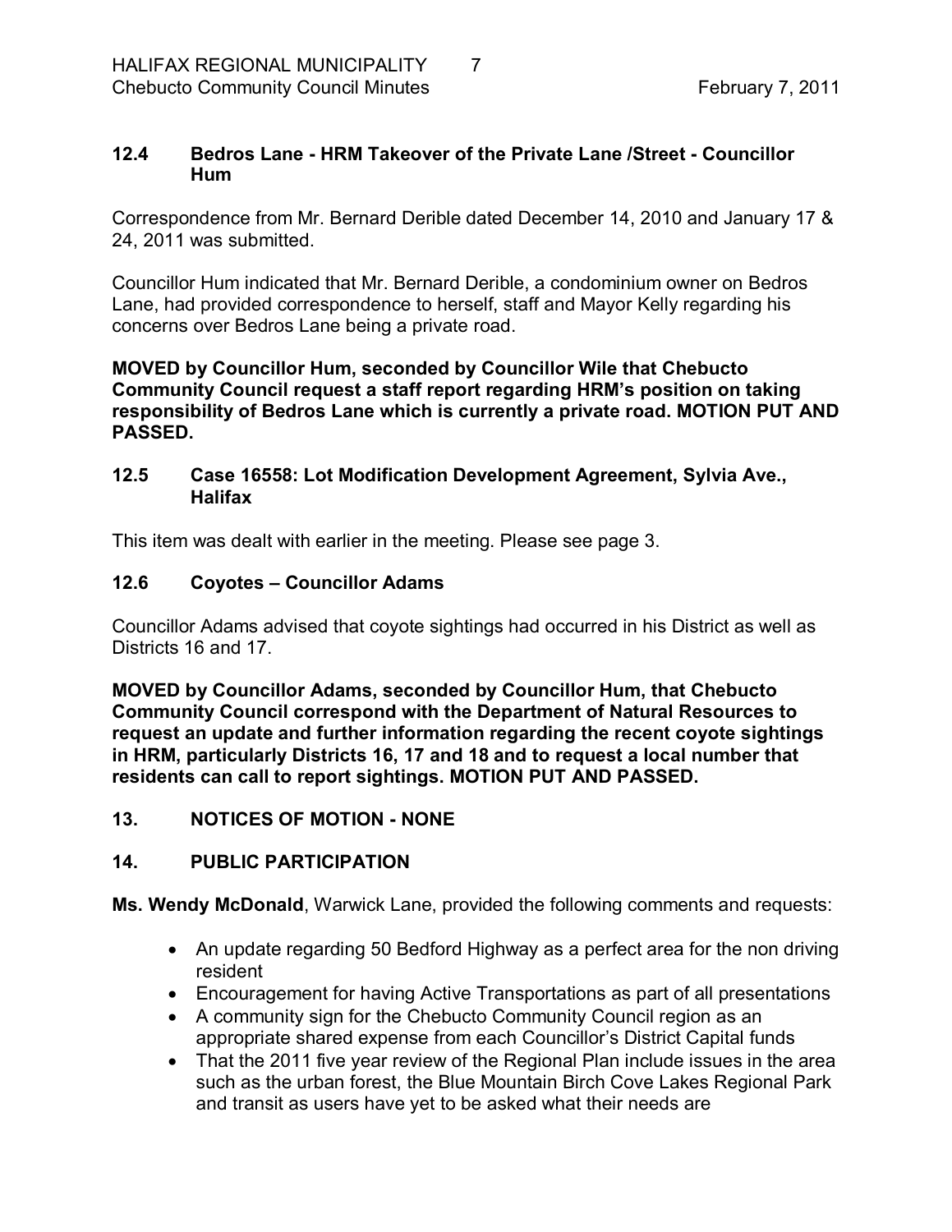- An opportunity for a community visioning process
- · A community engagement event as a way in which to turn the current Washmill Lake overpass issue into a positive structure in the community
- · The new transit terminal could be put in Washmill Lake
- The potential for community dialogue on protocols and follow up by staff when residents make suggestions as they rarely hear feedback
- An update on the pending staff report regarding the Trails Checklist

**Mr. Lee Hawkes**, Westridge Drive, noted that he often walked his dog through the pathways in the area and had never seen a coyote and it occurred to him that perhaps the recent sightings in District 16 were actually 'junk yard dogs' rather than coyotes.

Councillor Adams requested that this point be included in the correspondence to the Department of Natural Resources

Mr. Hawkes requested a copy of the correspondence under item 12.2. Regarding the proposed Willet Street transit terminal, he asked Councillor Wile if it was possible for her to introduce a notice of reconsideration at Community Council. Mr. Hawkes advised that the community had organized an action committee regarding the issue; noting that it was confusing that in the two staff reports regarding the proposed terminal, one provided an estimated cost of \$2,750,000 and the other \$3,150,000.

## <span id="page-7-0"></span>**15. NEXT MEETING DATE – March 7, 2011**

#### <span id="page-7-1"></span>**16. ADJOURNMENT**

The meeting was adjourned at 7:38 p.m.

Shawnee Gregory Legislative Assistant